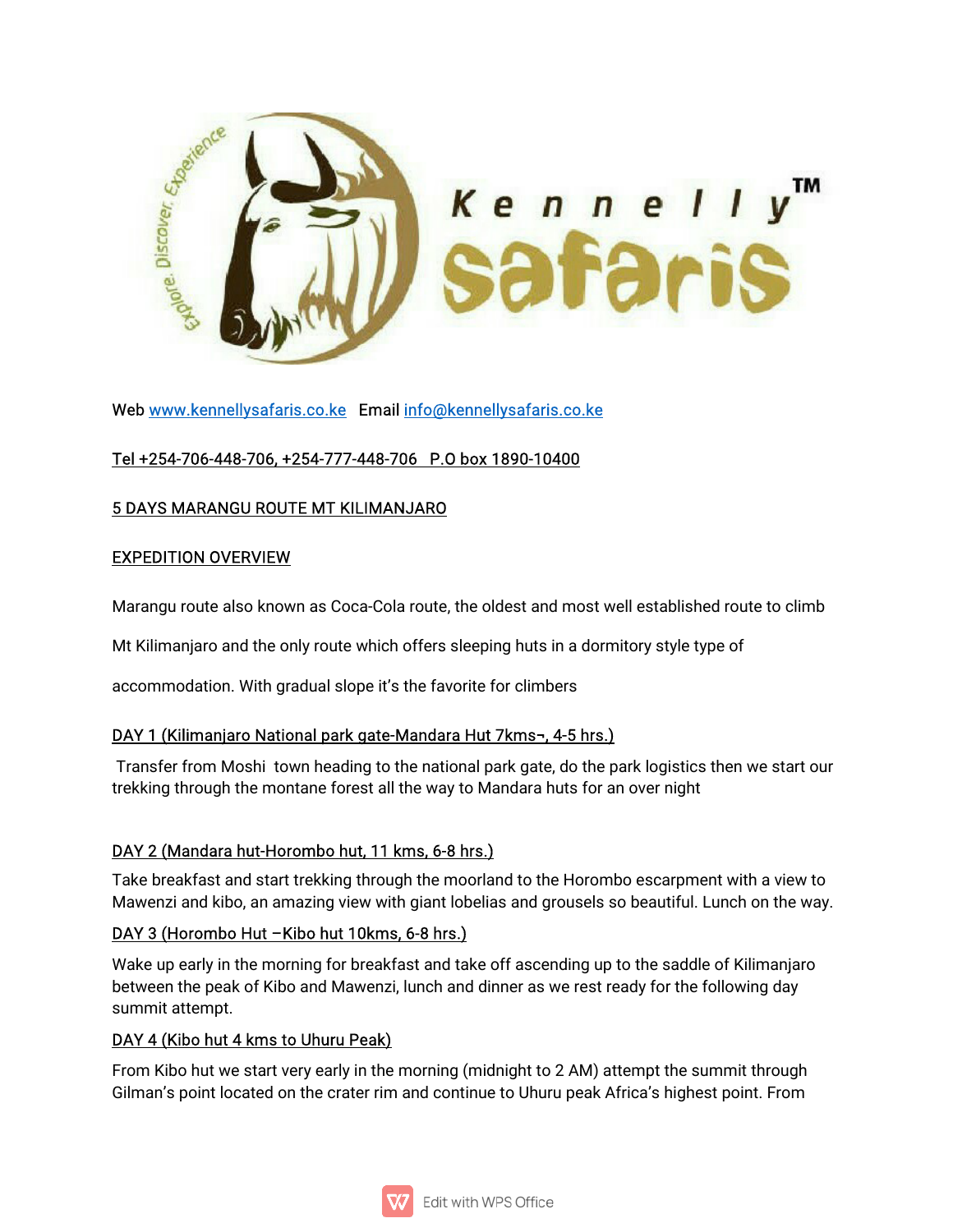there we start descending, stop for lunch and rest at Kibo before going down to Horombo escarpment.

## DAY 5 (Horombo - Moshi, 18 kms 5-7 hrs.)

From Horombo hut to Moshi, with beautiful memories through the moorland to the Mandara hut, all the way to the park gate then transfer back to the hotel at Moshi.

### INCLUDED

-All park fees and government taxes.

-Accommodation (huts) while at the mountain

-Rescuefee

-18% VAT on tour fee & services which cost nearly 55% of the total cost charged

-Transportation to and from the mountain gate

- Professional guide, cooks and porters

-Three meals per day while on the mountain

-Filtered water throughout the trek

-Fair wages for the mountain crew as approved by the Kilimanjaro National Park Authority (KINAPA), Kilimanjaro Association of Tour operators (KIATO)

EXCLUDED

-Tips and gratuity.

-Laundry.

-Personal items.

- Travel insurance (please confirm you are covered to hike above 3000-5000 meters above the sea level).

-International flights.

-visa to Tanzania (\$50 except for Canadian and USA passport holders which is \$100)

-Any other extras not detailed in the above itinerary.

### REQUIRMENTS

-Good pair of hiking boot.

-Zero degree (F) sleeping bag, NB But we can provide at an added cost...

-Sun screen lotion.

-Gloves or mittens.

-.Bandana or Buff.